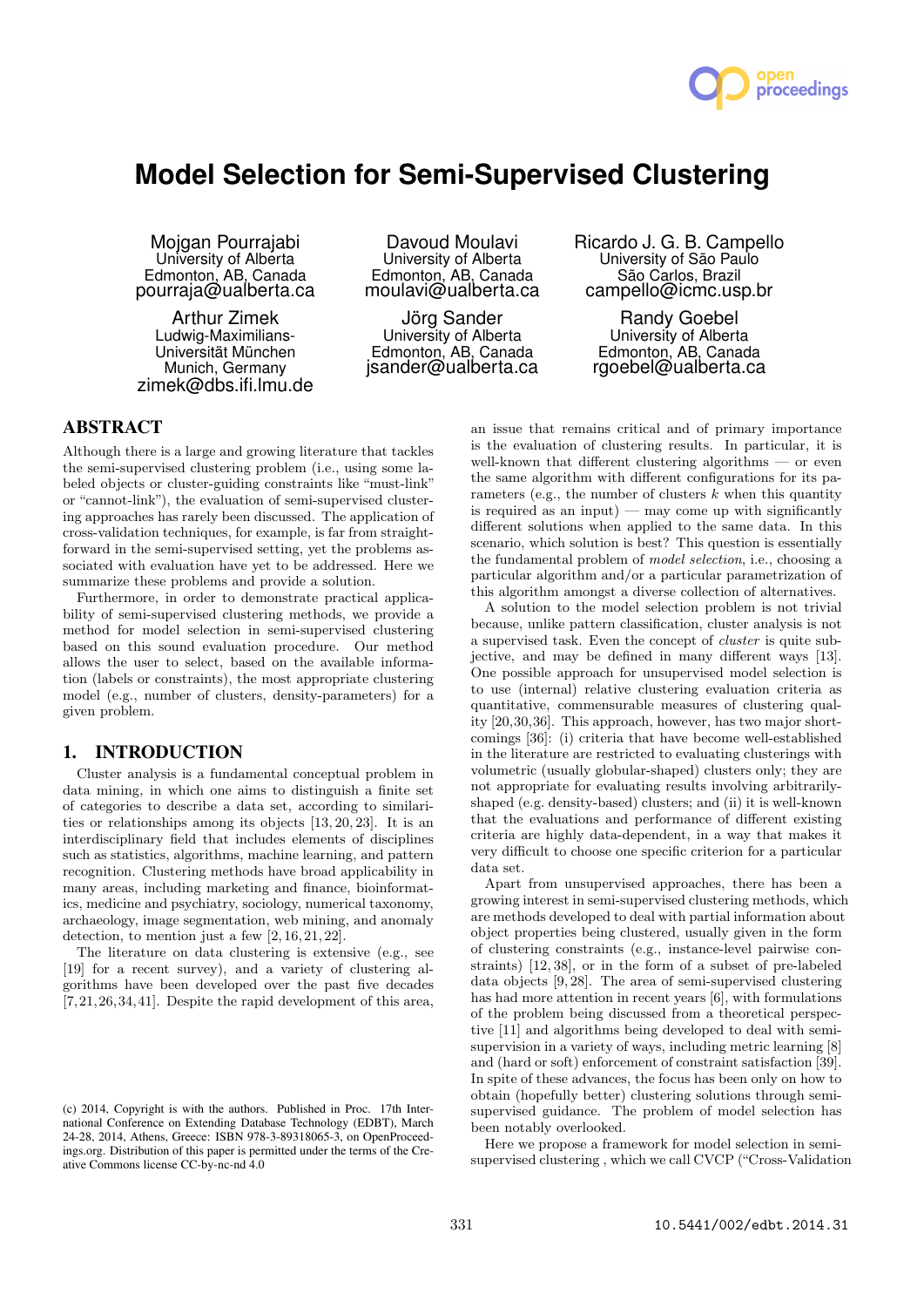for finding Clustering Parameters"). The core idea of the framework is to select models that better fit the user-provided partial information, from the perspective of classification error estimation based on a cross-validation procedure. Since a clustering algorithm provides a relative rather than absolute labeling of the data, our measure for the fit of available semi-supervised information is designed so that we can properly estimate a classification error. We have developed and experimented with estimators conceived for two different scenarios: (i) when the user provides as an input to the framework a subset of labeled objects; or (ii) when the user provides a collection of instance-level pairwise constraints (should- and should-not-link constraints). The first scenario has broader applicability, because constraints can be extracted from labels; so if labels are provided, the framework can be applied both to algorithms that work with labels, and to algorithms that work with constraints. However, in many applications only constraints may be available, so we also elaborate on this scenario.

The remainder of this paper is organized as follows. In Section 2 we discuss the related work. In Section 3 we present our framework for model selection in semi-supervised clustering. In Section 4 we report experiments involving real data sets. Finally, in Section 5 we address the conclusions.

# 2. RELATED WORK

The evaluation of semi-supervised clustering results may involve two different problems. First, there is a problem of external evaluation of new algorithms against existing ones w.r.t. their results on data sets for which a ground truth clustering solution is available. Second, there is a practical evaluation problem of internal, relative evaluation of results — provided by multiple candidate clustering models (algorithms and/or parameters) — using only the data and labels or constraints available, particularly to help users select the best solution for their application.

Regarding the external evaluation problem, the main challenge is dealing with objects involved in the partial information (labels or constraints) used by the semi-supervised algorithm to be assessed. Indeed, without a suitable setup for the evaluation, this process can actually mislead the assessment of the clustering results.

The literature contains a variety of approaches for the external evaluation of semi-supervised clustering, which can be divided into four major categories: (i) use all data: in this naïve approach, all data objects, including those involved in labels or constraints, are used when computing an external evaluation index between the clustering solution at hand and the ground truth. This approach is not recommended, as it clearly violates the basic principle that a learned model should not be validated using supervised training data. Some authors [31, 32, 40, 43] do not mention the use of any particular approach to address this issue in their external evaluations, which suggests that they might have used all the data both for training and for validation; (ii) set aside: in this approach all the objects involved in labels or constraints during the training stage are just ignored when computing an external index [9, 10, 24, 25, 28]. Obviously, this approach does not have the drawback of the first approach; (iii) holdout: in this approach, the database is divided into training and test data, then labels or constraints are generated exclusively from the training data (using the ground truth). Clustering takes place w.r.t. all data objects

as usual, but only the test data is used for evaluation [27,35]. In practice, this is similar to the second (set aside) approach described above in that both prevent the drawback of the first approach (use all data), but a possible disadvantage of holdout is that objects in the training fold that do not happen to be selected for producing labels or constraints will be neglected during evaluation; (iv) n-fold cross validation: in this approach the data set is divided into  $n$  (typically 10) folds and labels or constraints are generated from  $(n - 1)$ training folds combined together. The whole database is then clustered but the external evaluation index is computed using only the test fold that was left out. As usual in classification tasks, this process is repeated  $n$  times using a new fold as test fold each time [4,5,29,33,37,38]. Note that this latter procedure alleviates the dependence of the evaluation results on a particular collection of labels or constraints. For the other three approaches, this can be achieved by conducting multiple trials in which labels or constraints are randomly sampled from the ground truth in each trial; then, summary statistics such as mean can be computed, as it has been done in most of the references cited above.

Apart from the aforementioned external evaluation scenario, a more practical problem is how to evaluate the results provided by semi-supervised clustering algorithms in real applications where ground truth is unavailable, i.e., when all we have is the data themselves and a subset of labeled objects or a collection of clustering constraints. In particular, given that different parameterizations of a certain algorithm or even different algorithms can produce quite diverse clustering solutions, a critical practical issue is how to select a particular candidate amongst a variety of alternatives. This is the classic problem of model selection, which aims at discriminating between good and not-as-good clustering models by some sort of data-driven guidance. Notably, to the best of our knowledge, this problem has not been discussed in the literature on semi-supervised clustering. This is the problem that we focus on in the remainder of this paper.

## 3. SEMI-SUPERVISED MODEL SELECTION

Typical clustering algorithms will find different results depending on input parameters, including the expected number of clusters or the indication of some density threshold. Given this parameter dependence, our goal is to provide the basis for selecting the best of a set of possible models. We propose the following general framework:

- step 1: Determine the quality of a parameter value  $p$  for a semi-supervised clustering algorithm using *n*-fold crossvalidation by treating the generated partition as a classifier for constraints. A single step in the  $n$ -fold crossvalidation is illustrated in Figure 1.
- step 2: repeat (step 1) for different parameter settings

step 3: select the parameter  $p^*$  with the highest score

step 4: run the semi-supervised clustering algorithm with parameter value  $p^*$  using all available information (labels or constraints) given as input to the clustering algorithm.

The crucial, non-trivial questions for this general framework are how to evaluate (step 1) and how to compare (step 3) the performance of different models. The question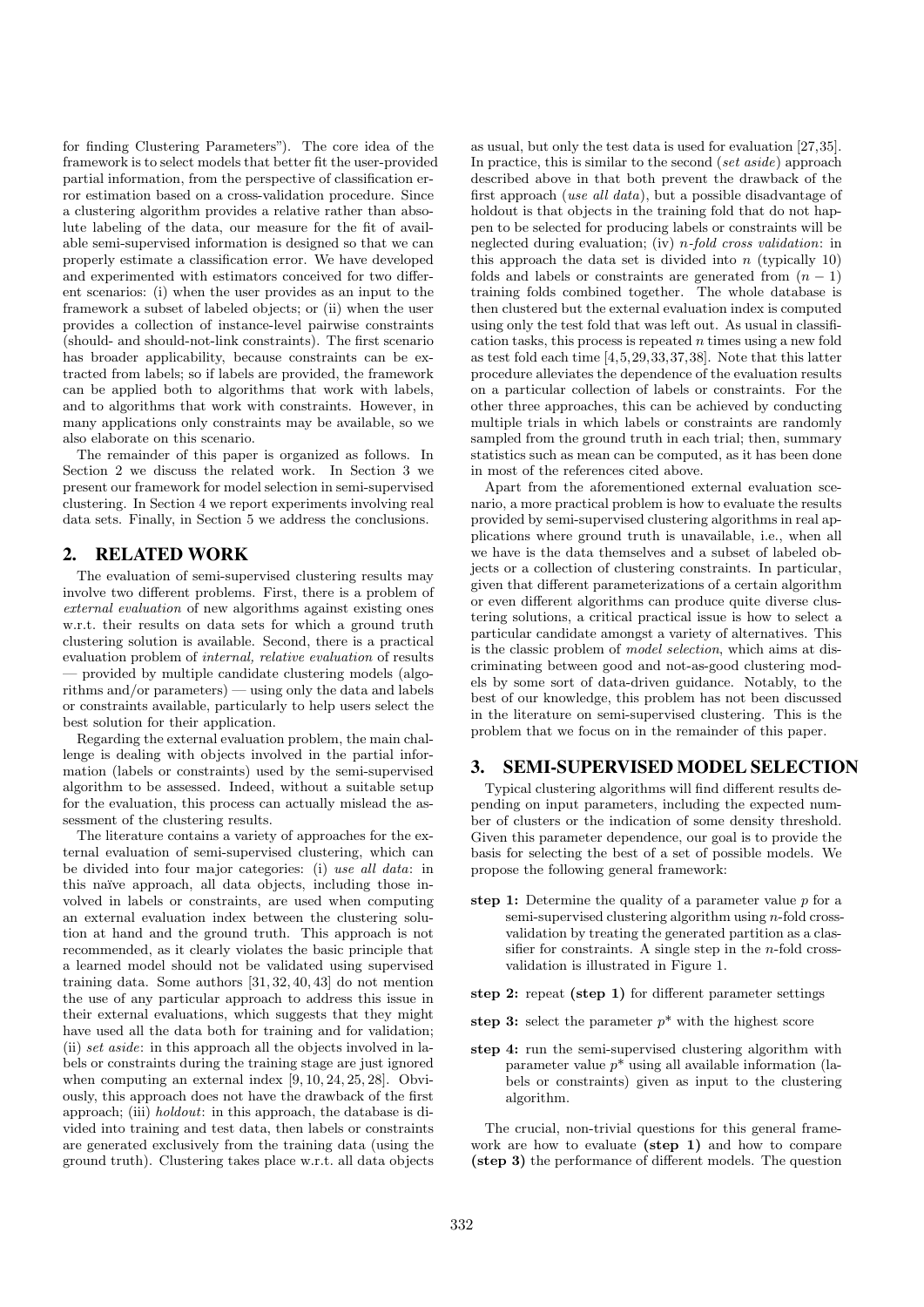

Figure 1: Illustration of a single step in an *n*-fold cross validation to determine the quality score of a parameter value p in step 1 of our framework. This step is repeated n times and the average score for p is returned as p's quality.

of what constitutes appropriate evaluation in the context of semi-supervised clustering involves several different issues.

First, it is crucial to *not* use the same information (e.g., labels or constraints) twice in both the learning process (running the clustering algorithm) and in the estimation of the classification error of the learned clustering model. Otherwise, the classification error is likely to be underestimated. We discuss this problem and a solution in Section 3.1

Second, we will have to elaborate on how to actually estimate the classification error. For measuring and comparing the performance quantitatively, we will transform the semi-supervised clustering problem to a classification problem over the constraints — which are originally available or that have been extracted from labels — and then use the well-established F-measure. We provide further details on this step in Section 3.2.

Finally, we explain the selection of the best model, based on the previous steps, in Section 3.3.

## 3.1 Ensuring Independence between Training Folds and Test Fold

We suggest the use of cross-validation for the evaluation step and in what follows, provide a description for crossvalidation that ensures independence between training and test folds. Let us note, though, that the same reasoning would apply to other partition-based evaluation procedures such as bootstrapping.

The problem associated with cross-validation, or any evaluation procedure based on splitting the available information into training and test partitions, can be most easily seen by considering the transitive closure of constraints. Let us consider the available objects and the available constraints (whether given directly or derived from the labels of some objects) as a graph where the data objects are the vertices and the constraints are the edges, e.g., with weight 0 (cannot-link) and weight 1 (must-link). The transitive closure provides all edges that can be induced from the given edges, e.g., if we have, for the objects A, B, C, D, as constraints a must-link $(A, B)$ , a must-link $(C, D)$  (green links in Figure 2), and a cannot-link(B,C) (red link in Figure 2), we can induce the constraints cannot-link(A,C), cannotlink(A,D), and cannot-link(B,D) (dotted red links in Figure 2). Note that, although the transitive closure will usually add a considerable number of edges, neither the graph overall nor any small components necessarily become com-



Figure 2: Transitive closure for some given constraints (example): with given constraints mustlink(A,B), must-link(C,D), and cannot-link(B,C), the constraints cannot-link(A,C), cannot-link(A,D), and cannot-link(B,D) can be induced.

pletely connected. For example, if we had the opposite constraints cannot-link(A,B), cannot-link(C,D), and mustlink(B,C), the constraints cannot-link(A,C) and cannotlink(B,D) could be derived, but we would not know anything about (A,D).

We partition the available information into different folds, to use some part for training and some part for testing. The transitive closure of pairwise instance level constraints, whether explicitly computed or not, can lead unintentionally to the indirect presence of information in some fold or partition. For example, suppose a training fold contains the constraints  $must$ -link $(A, B)$  and cannot-link $(B, C)$ . If the test fold contains the constraint cannot-link $(A, C)$ , this is information that was, implicitly, already available during the clustering process even though only the explicit constraints in the training folds were given. Therefore, an ordinary setup for cross-validation for semi-supervised clustering evaluation can lead to significantly underestimating the true classification error w.r.t. the constraints. A more sophisticated cross-validation procedure, for example, would have to split the graph of constraints, possibly cutting some of the edges, in order to identify truly non-overlapping folds. This graph-based approach can provide a solution to avoid this pitfall at an abstract level. In the following, we provide a more detailed description of two scenarios for a proper crossvalidation procedure, (I) using labeled objects, and (II) using pairwise instance-level constraints. In both scenarios, we implement an efficient procedure that essentially results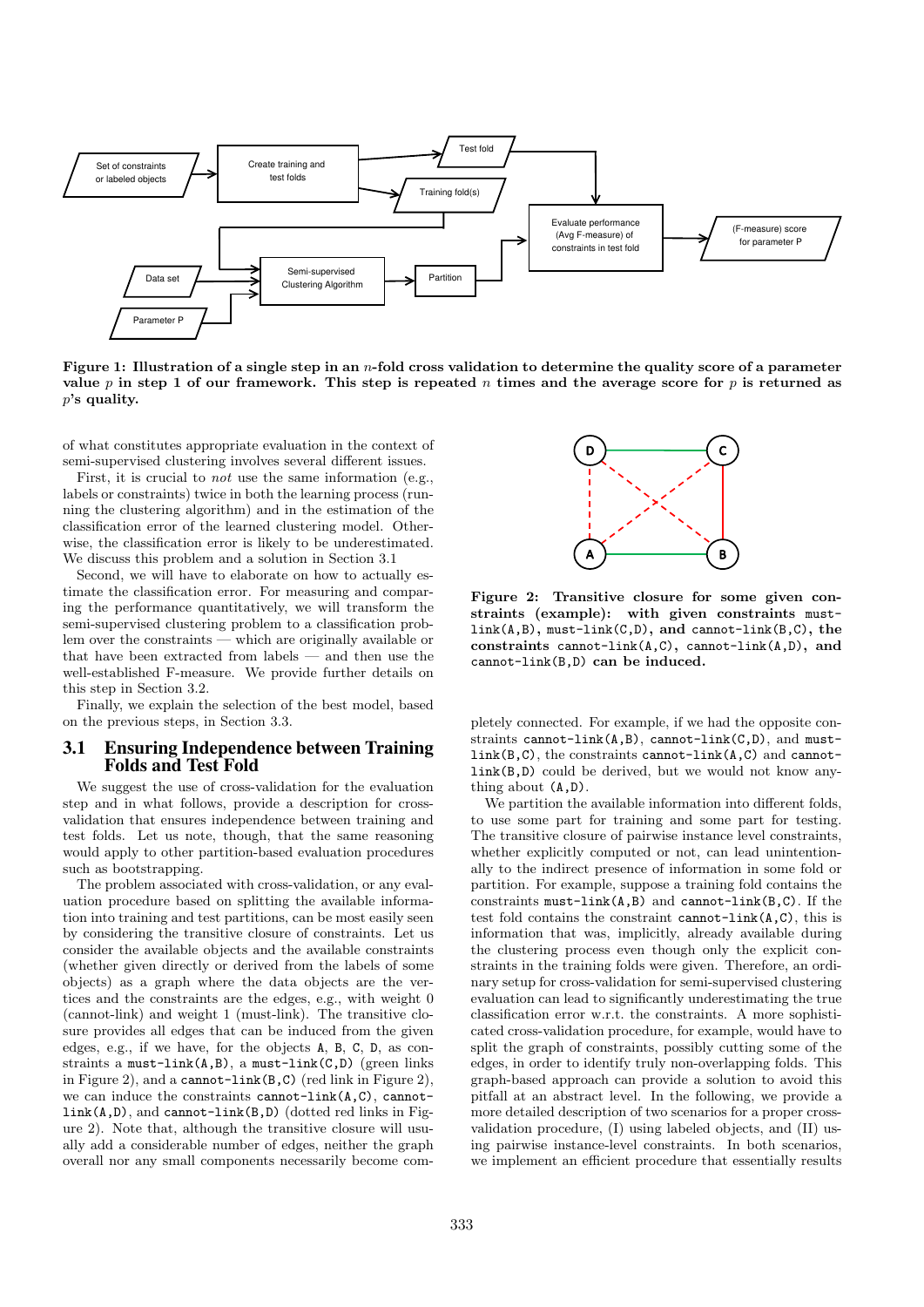

Figure 3: Scenario I: Labeled objects are provided. Labeled objects are distributed on  $n-1$  training folds and 1 test fold. Constraints are derived from the labeled objects in  $n-1$  folds for the training set and from the nth fold for the test set.

in correctly cutting the graph of constraints, to ensure independence between training and test folds.

#### *3.1.1 Scenario I: Providing Labeled Objects*

First consider the simpler and more widely applicable scenario where the user provides a certain percentage of labeled objects. This scenario is more widely applicable because, from labeled objects, we can derive instance level pairwise constraints (must-link and cannot-link constraints), and so use algorithms that require labeled objects as input as well as those that require a set of instance level constraints. In our context, this scenario is simpler because we can set up the cross-validation (and, based on that, the model selection framework) based on individual objects and, thus, directly avoid the duplicate use of the same information. This setup of the framework is as follows.

We partition the set of all labeled objects into the desired number  $n$  of folds (cf. Figure 3). As usual in cross-validation, one of the folds is left out each time as a test set and the union of the remaining  $n - 1$  folds provides the training set. Instance level constraints can then be derived from the labels, independently for the training set  $(n-1)$  folds together) and for the test set. When two objects have the same label, this results in a must-link constraint; different labels for two objects result in a cannot-link constraint. If the framework is applied with an algorithm that uses labels directly, then we do not need to derive the constraints for the training set, only for the test set. In either case, only the labels or constraints coming from the union of the  $n-1$  training folds are used in the clustering process. For the test fold, constraints are necessarily derived and they will obviously not have any overlap with the information contained in the training folds. Only these constraints are used for the estimation of the classification error for the clustering result.

The procedure is repeated n times, using each of the  $n$ folds once as the test fold.

## *3.1.2 Scenario II: Providing Pairwise Instance-Level Constraints*

If we are directly given a set of (must-link/cannot-link) constraints, we extend this set by computing the transitive closure (e.g., if we have a must-link(A,B) and a must $link(B, C)$  we can derive a must-link $(A, C)$ ). A straightforward approach of using separated components of the constraint graph for different partitions could address the issue of ensuring independence between a training fold and test fold; but, first, we are not guaranteed to have separated components, and second, if we were, this would likely result



Figure 4: Scenario II: Pairwise constraints are provided. Objects involved in constraints are distributed on  $n-1$  training folds and 1 test fold. Constraints between objects in the training folds and the test fold are removed. The transitive closure of constraints is computed for all objects in the  $n-1$ training folds for the training set and for the objects in the test fold for the test set.

in an imbalanced distribution of information since separated components are likely to describe different spatial areas of the data. This approach would lead the algorithm to overfit to the provided constraints.

To ensure our cross-validation procedure avoids the pitfall of using the same information for training and testing, we partition the data objects involved in any pairwise constraint in training folds and test fold, then delete all constraints that involve an object from the training fold and an object from the test fold. For n-fold cross validation, we partition the objects into *n* folds and use, in turn,  $n - 1$  folds as training set and the remaining fold as test set (cf. Figure 4). This way, when provided with pairwise instance-level constraints, the cross-validation procedure essentially reduces to the approach of Scenario I, where we are given labels.

## 3.2 Transforming the Evaluation of Semi-Supervised Clustering to Classification Evaluation

Regardless of whether the clustering algorithm uses the labels or constraints, we can use the constraints to estimate the quality of a partition produced by the clustering algorithm. We can consider a produced partition as a classifier that distinguishing the class of must-link (class 1) from cannot-link (class 0) constraints. In other words (and similar to so-called "pair-counting" cluster evaluation [1]) we evaluate for pairs of objects in the test fold whether their constraint has been "recognized" by the clustering procedure (as opposed to evaluating the performance at an object level where we would consider if a single object is a member of an appropriate cluster in some clustering solution). A given clustering solution provides the basis to assess the degree to which the constraints in the test fold are satisfied or violated. As a consequence, we do not need to resort to some arbitrary clustering evaluation measure, but can use the well established F-measure to estimate the constraint satisfaction of a given solution.

The semi-supervised clustering problem can then be considered as a classification problem as follows: for each test fold, we have a set of must-link constraints (class 1) and cannot-link constraints (class 0). The clustering solution satisfies a certain number of these constraints: pairs of objects that are involved in a must-link constraint are either correctly paired in the same cluster (true positive for class 1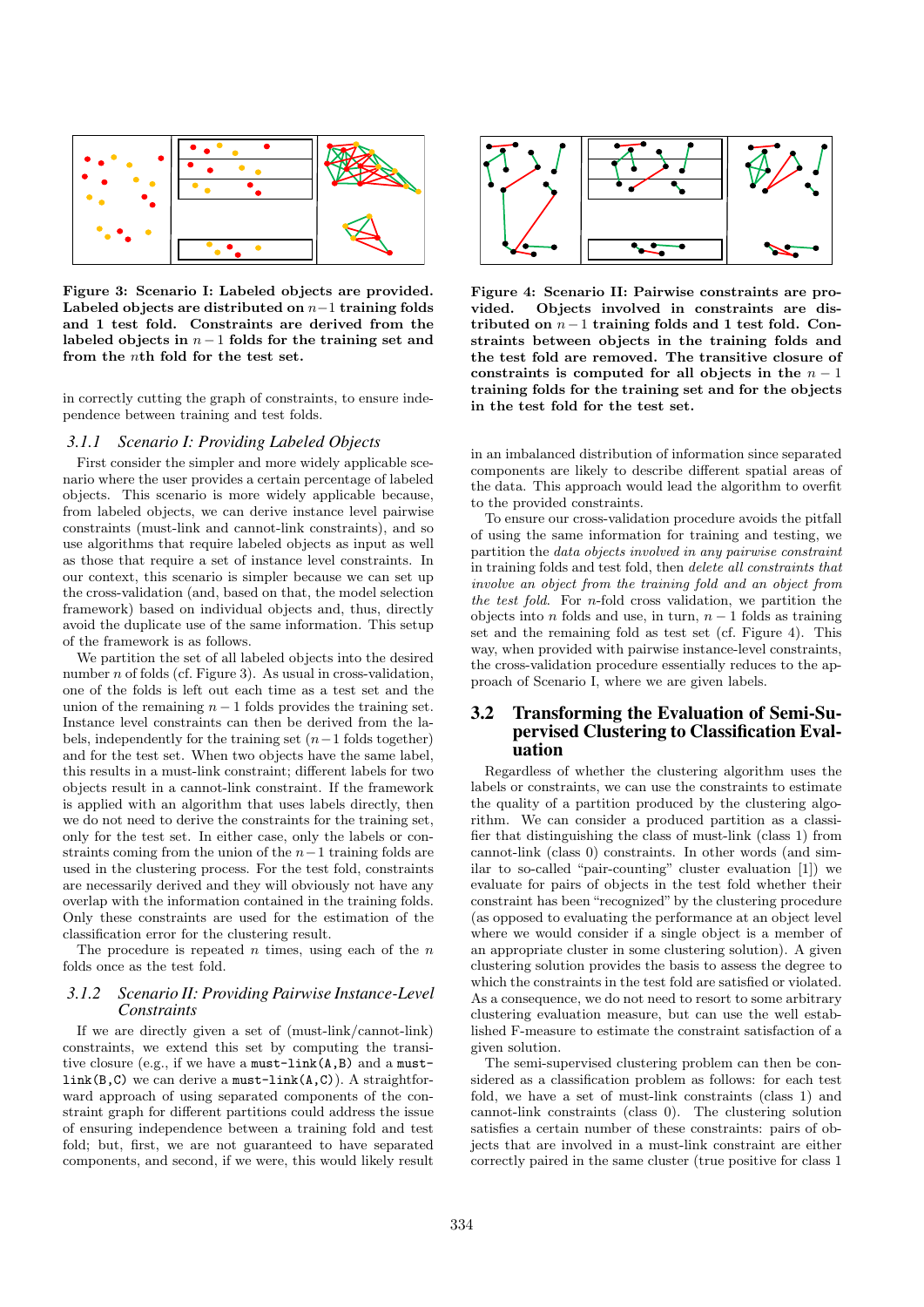and true negative for class 0) or not (false negative for class 1 and false positive for class 0); likewise, pairs of objects that are involved in a cannot-link constraint are either correctly separated in two clusters (true positive for class 0 and true negative for class 1) or paired in the same cluster (false negative for class 0 and false positive for class 1). Based on these numbers, precision and recall, and the F-measure can be computed for each class. The average F-measure for both classes is the criterion for the overall constraint satisfaction of one test fold (see again Figure 1).

#### 3.3 Model Selection

So far, we have noted a possible problem in evaluating semi-supervised clustering based on pairwise constraints when using some partition-based (holdout) evaluation such as crossvalidation, and we have elaborated how cross-validation can avoid this problem. Based on this improved formulation of a cross-validation framework for semi-supervised clustering (depending on the nature of the provided data, according to scenario I or scenario II), we can now discuss the process of model selection.

Cross-validation is suitable for estimating the classification error (here using the F-measure) of a semi-supervised clustering algorithm on some given data set and given labels or pairwise constraints based on using  $n$  times a certain fraction of the available information for clustering  $\left(\frac{n-1}{n}\right)$  and, in each case, the remaining fraction (i.e.,  $\frac{1}{n}$ ) for evaluation. The average of the average F-measure over all  $n$  test folds is the criterion for the constraint satisfaction of some cluster model.

Based on this overall error estimation, we can now compare the performance of some semi-supervised clustering algorithm when using different parameters, i.e., we can compare different clustering models. Users who apply this framework can now select the best available model for clustering their data. To do so, any algorithm is evaluated in crossvalidation for each parameter setting that the user would like to consider, resulting in different cluster models of different quality (as judged based on the estimated classification error, using average F-measure).

Picking the best model based on the error estimate from a cross-validation procedure is still a guess, assuming that the error estimation can be generalized to when complete information is available. In what follows, we provide an outline of how well this assumption works for a variety of clustering algorithms applied to different data sets.

## 4. EXPERIMENTS

Here we provide a preliminary evaluation of our proposed method for selecting parameters of semi-supervised clustering methods (called CVCP for "Cross-Validation for finding Clustering Parameters").

After discussing the experimental setup, we describe two types of experiments. In Section 4.2 we first argue that the "internal" (i.e., classification) F-measure values, used to select the best parameters, correlate well with the "external" (i.e., clustering) Overall F-Measure values. Subsequently, in Section 4.3, we report the performance of CVCP compared to the "expected" performance when having to guess the right parameter from the given range.

## 4.1 Experimental Setup

### *Semi-Supervised Clustering Methods and Parameters*

We apply CVCP using two major representative, semi-supervised clustering methods, FOSC-OPTICSDend [10] and MPCKmeans [8], respectively. FOSC-OPTICSDend is a density-based clustering method that requires a parameter MinPts which specifies the minimum number of points required in the  $\varepsilon$ -neighborhood of a dense (core) point. MPCKmeans is a variant of K-means, and similarly requires a parameter k that specifies the number of clusters to be found.

CVCP selects the best parameter values from a range of considered values. These ranges were set as following: For MinPts, values in [3, 6, 9, 12, 15, 18, 21, 24] were considered, since values in the range between 3 and 24 have been widely used in the literature of density-based clustering for a variety of data sets. For k, the range of values was set to  $[2, \ldots, M]$ , where  $M$  is an upper bound for the number of clusters that a user would reasonably specify for a given data set.

For both scenarios — "providing labeled objects" and "providing instance level constraints" — we evaluate the performance of the semi-supervised clustering algorithms for different volumes of information, given in the form of labeled objects and constraints, respectively. For the scenario in which a subset of labeled objects is given, we show the results where labels for 5%, 10%, and 20% of all objects (randomly selected) are given as input to the semi-supervised clustering method. For the scenario in which a subset of constraints is given, we first used the ground truth to generate a candidate "pool" of constraints by randomly selecting 10% of the objects from each class and generating all constraints between these objects. From this pool of constraints, we then randomly select subsets of 10%, 20%, and 50% as input to the semi-supervised clustering method.

All reported values are average values computed over 50 independent experiments for each data set, where for each experiment a "new" set of labeled objects or constraints were randomly selected, as described.

#### *Data Sets*

For this set of evaluation experiments, we use the following real data sets which exhibit a variety of characteristics in terms of number of objects, number of clusters, and dimensionality:

• ALOI: The ALOI data set is a *collection* of data sets, for which we will report average performance. The collection is based on the Amsterdam Library of Object Images (ALOI) [15], which stores images of 1000 objects under a variety of viewing angles, illumination angles, and illumination colours. We used image sets that were created by Horta and Campello [17] by randomly selecting  $k$  ALOI image categories as class labels 100 times for each  $k = 2, 3, 4, 5$ , then sampling (without replacement), each time, 25 images from each of the  $k$  selected categories. So each image collection is composed of a hundred data sets, of images from k categories; each data set has its own set of k categories. We used the "k5" image collection, which consists of 100 data sets, each having 125 objects from five categories, 25 objects from each category. The descriptor for the objects is colour moments, described by 144 attributes.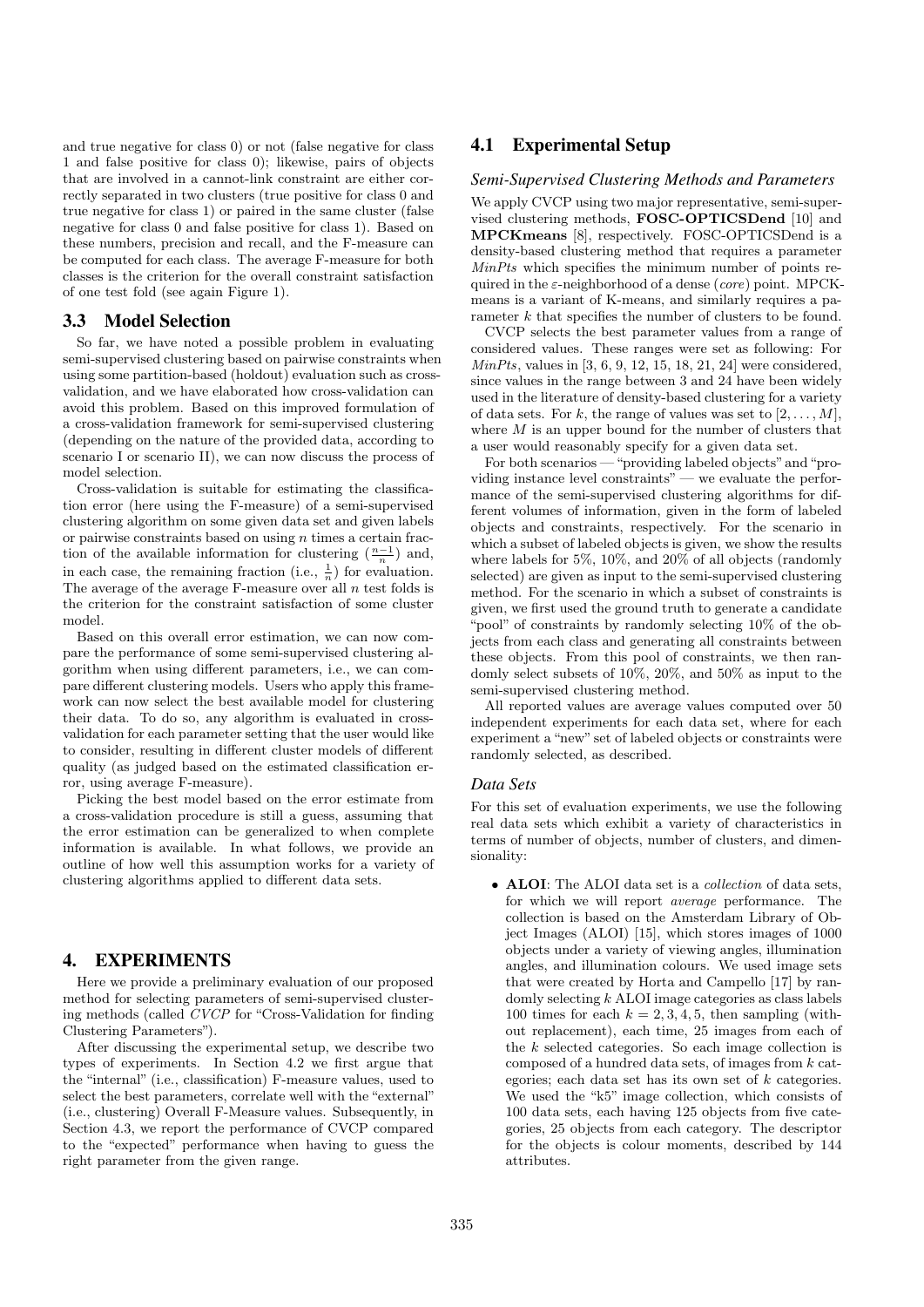- UCI: The UC Irvine Machine Learning Repository [3] maintains numerous data sets as a service to the machine learning community. From these data sets, we used the following:
	- Iris: This data set contains 3 classes of 50 instances each with 4 attributes, where each class contains a type of iris plant and attributes for one instance are the lengths and widths of its sepal and petal. One class is linearly separable from the two which are not linearly separable from each other.
	- Wine: This data set contains 178 objects in 13 attributes, with 3 classes. These data are the results of a chemical analysis of wines grown in the same region in Italy but derived from three different cultivars.
	- Ionosphere: This data set contains 351 instances with 34 continuous attributes, and two classes. The attributes describe radar returns from the ionosphere classified into "good" and "bad" classes (whether they show evidence of some type of structure in the ionosphere or not, respectively).
	- Ecoli: The "Ecoli" data set contains 336 objects in 7 attributes, with 8 classes. Classes in this data set are protein localization sites in E. coli bacteria.
- Zyeast This data set is a gene-expression data set related to the Yeast cell cycle. It contains the expression levels of 205 genes (objects) under 20 conditions (attributes) with 4 known classes; it was used in [42].

#### *Performance Measure*

As our external evaluation measure, we use the "Overall F-Measure" [18]. For a given clustering result, i.e., a partition obtained by a clustering method w.r.t. a given parameter value, the Overall F-Measure computes the agreement of that partition with the "ground truth" partition as defined by the class labels of the objects. Note, however, that this type of ground truth for clustering results has to be considered with some reservation. For example, the labels for the given classes may not correspond to a cluster structure that can be found by a particular clustering algorithm/paradigm [14], so we do not expect the absolute F-measure values to be high for all combinations of data sets and clustering methods.

In addition, when computing the Overall F-Measure, we must ensure that the only objects considered are those that are not involved in the constraints given as input to the semi-supervised clustering method (see Section 2).

## 4.2 Correlation with the External Quality **Measure**

Recall that CVCP uses an internal, classification F-measure for the degree of constraint satisfaction in a partition produced by a clustering method, for a particular parameter value. In this subsection, we will show that these internal values of constraint satisfaction quality (based only on the input provided to the semi-supervised clustering algorithm) correlate, in general, very well with the overall quality of the partitions produced by the clustering method for the same parameter values (as measured by the Overall F-Measure



Figure 5: FOSC-OPTICSDend (label scenario) — Curves for a representative data set from ALOI with correlation coefficient=0.9937



Figure 6: MPCKmeans (label scenario) — Curves for a representative data set from ALOI with correlation coefficient=0.9401

w.r.t. the "ground truth" partition). This means that the internal constraint satisfaction values can, in general, be used to predict the best performing parameter value for a given semi-supervised clustering method.

### *4.2.1 Providing Labeled Objects*

We first show some representative examples of the experimental outcomes of the internal classification scores for different parameters of the semi-supervised clustering methods, using 10% of labeled objects as input. Figure 5 shows the results when using FOSC-OPTICSDend with different values of MinPts on one of the ALOI data sets in the ALOI collection. Figure 6 shows the results when using MPCKmeans with different values of k for the same ALOI data set. Both plots show the internal classification scores and the clustering score as measured by the Overall F-Measure. One can clearly see the correlation between the two curves for this individual data set.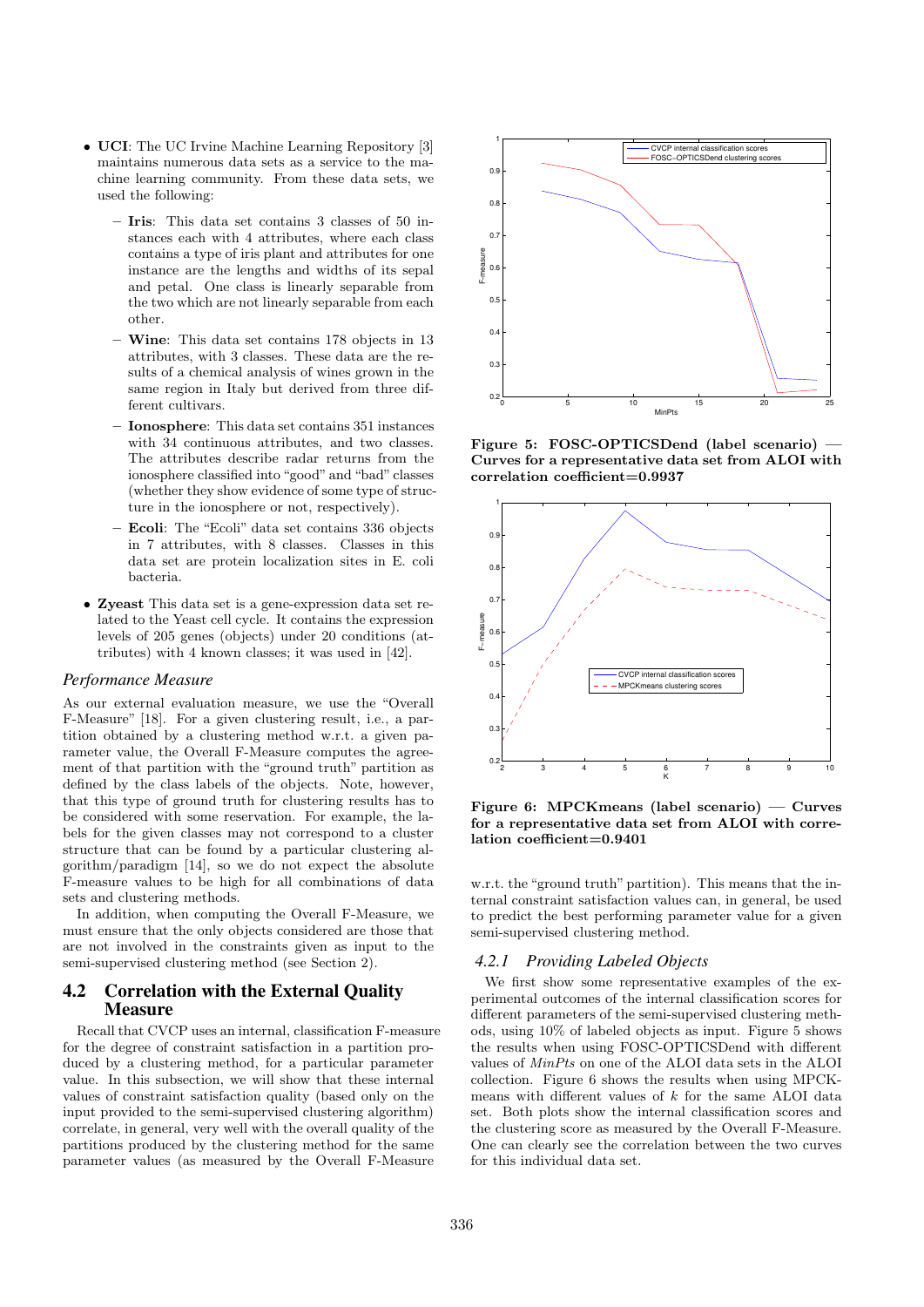|            |  | Table 1: FOSC-OPTICSDend (label scenario)        |  |  |
|------------|--|--------------------------------------------------|--|--|
|            |  | - correlation of internal scores with Overall F- |  |  |
| $M$ easure |  |                                                  |  |  |

| .       |        |                     |        |            |        |              |
|---------|--------|---------------------|--------|------------|--------|--------------|
| Percent | ALOI   | Iris                | Wine   | Ionosphere | Ecoli  | Zveast       |
|         | 0.8019 | 0.6818              | 0.9020 | 0.9177     | 0.6880 | 0.9736       |
| 10      | 0.9674 | $\binom{0.6125}{ }$ | 0.7880 | 0.9888     | 0.8819 | $\pm 0.9433$ |
| 20      | 0.9687 | 0.9902              | 0.9381 | 0.9695     | 0.4570 | 0.9872       |

Table 2: MPCKMeans (label scenario) — correlation of internal scores with Overall F-Measure

|         |        | .         |        |            | .         |           |
|---------|--------|-----------|--------|------------|-----------|-----------|
| Percent | ALOI   | Iris      | Wine   | Ionosphere | Ecoli     | Zveast    |
| 5       | 0.9661 | $-0.1643$ | 0.7021 | 0.5735     | 0.4360    | $-0.4847$ |
| 10      | 0.9237 | 0.0062    | 0.6639 | 0.4863     | $-0.0508$ | $-0.7123$ |
| 20      | 0.9238 | $-0.3155$ | 0.2282 | 0.4211     | 0.1017    | $-0.7151$ |

Table 1 and Table 2 show the average correlation values (over 50 independent experiments) of internal scores with the corresponding Overall F-Measure scores for different parameter values for FOSC-OPTICSDend and MPCKmeans, respectively. The tables report the average correlation values for all data sets (columns) and for different amounts of labeled objects (rows: 5%, 10%, and 20%) provided as input to the semi-supervised clustering algorithms.

Note that for FOSC-OPTICSDend, the correlation values are overall very high in almost all cases. For MPCKmeans, the results are mixed. For ALOI there is a high correlation with all numbers of provided constraints; for Wine, the correlation is high for 5% and 10% of labeled objects, and low for 20% of provided objects; for Ionosphere, the correlation is perhaps "medium" with all numbers of provided constraints; for Iris, and Ecoli, the correlations are generally low; and for Zyeast, the correlation is even strongly negative. The low and negative correlations indicate that MPCKmeans may not represent the most appropriate clustering paradigm for these data sets.

### *4.2.2 Providing Instance-Level Constraints*

As for the "label scenario," we first show some representative examples of the experimental outcomes that show the internal classification scores for different parameters of the semi-supervised clustering methods, providing 10% of constraints from the "constraint pool" as input to the algorithm. Figure 7 shows the results when using FOSC-OPTICSDend with different values of MinPts, again on one of the ALOI data sets. Figure 8 shows the results when using MPCKmeans with different values of k for the same ALOI data set. As in the previous subsection, both figures show the internal classification scores and the clustering score.

As for the results when providing labeled objects, again one can visually determine that in this "constraint scenario" the correlation between the internal classification scores and the Overall F-Measure for clustering is strong.

Table 3 and Table 4 show the average correlation values of internal scores with the corresponding Overall F-Measure values for different parameter values for FOSC-OPTICSDend and MPCKmeans, respectively. The tables report the average correlation values for all data sets (columns) and for different numbers of constraints (from the constraint pool extracted from 10% of labeled objects from each class) provided as input to the semi-supervised clustering algorithms (rows: 10%, 20%, and 50%).

As in the label scenario, the correlation values are overall



Figure 7: FOSC-OPTICSDend (constraint scenario) — Curves for a representative data set from ALOI with correlation coefficient=0.9784



Figure 8: MPCKMeans (constraint scenario) — Curves for a representative data set from ALOI with correlation coefficient=0.9862

Table 3: FOSC-OPTICSDend (constraint scenario) — correlation of internal scores with Overall F-Measure

| Percent | ALOI   | Iris   | Wine   | lonosphere | Ecoli  | Zyeast |
|---------|--------|--------|--------|------------|--------|--------|
| 10      | 0.8829 | 0.7696 | 0.7970 | 0.9813     | 0.9450 | 0.9140 |
| 20      | 0.9013 | 0.9066 | 0.8151 | 0.9881     | 0.9412 | 0.9285 |
| 50      | 0.9029 | 0.8688 | 0.8034 | 0.9681     | 0.8679 | 0.9081 |

Table 4: MPCKMeans (constraint scenario) — correlation of internal scores with Overall F-Measure

| Percent | ALOI   | Iris    | Wine           | lonosphere | Ecoli              | Zyeast    |
|---------|--------|---------|----------------|------------|--------------------|-----------|
| 10      | 0.7755 | 0.2755  | $\pm 0.2416$   | 0.3021     | $0.2615$ $-0.6421$ |           |
| 20      | 0.9256 | -0.1921 | 10.3136        | 0.5354     | 0.4875             | $-0.7290$ |
| 50      | 0.9314 | -0.0486 | $\perp 0.2924$ | 0.2191     | 0.3910             | -0.6502   |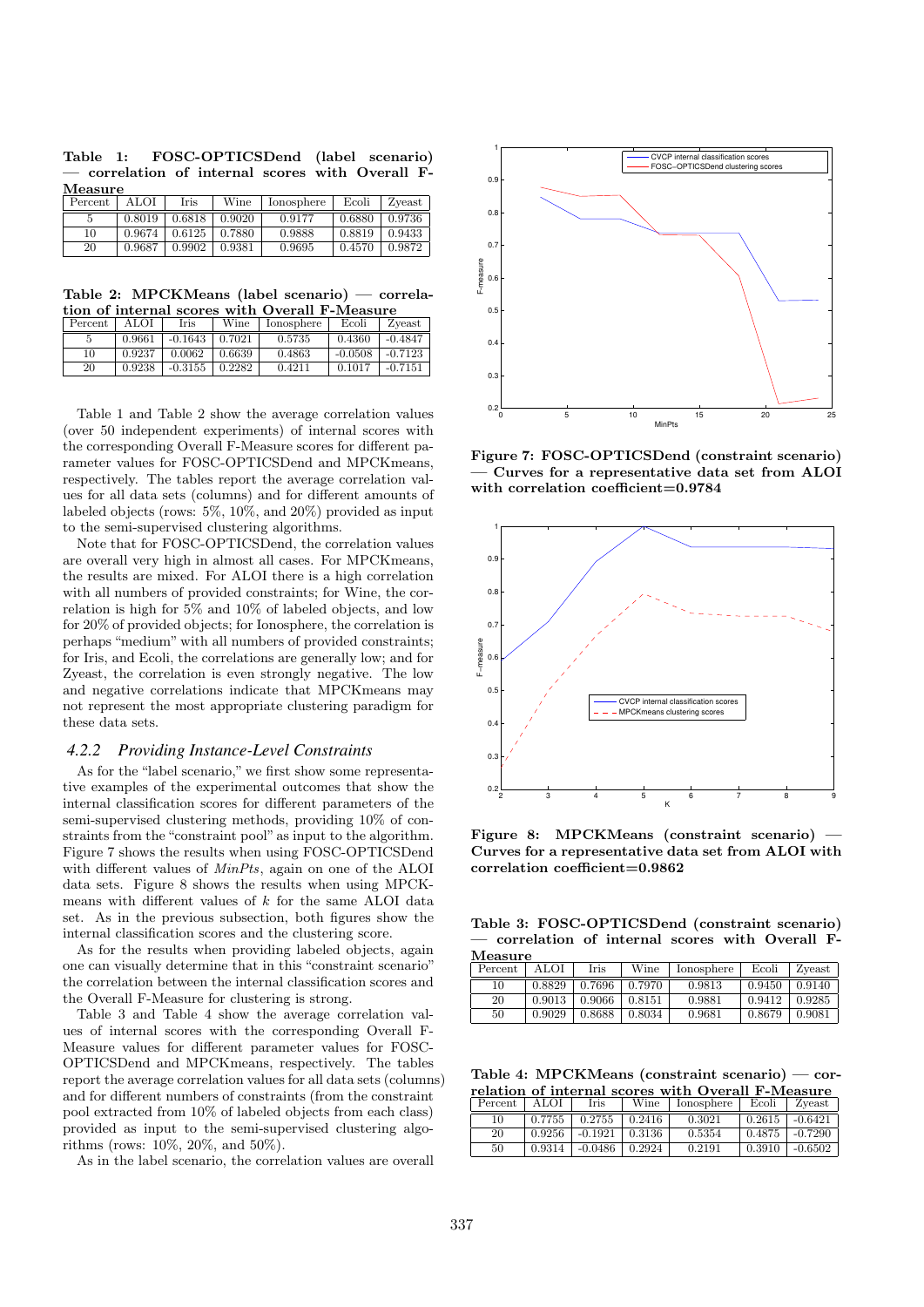

Figure 9: FOSC-OPTICSDend (label scenario) — Boxplot of the distributions of quality values obtained on the ALOI collection, using different percentages (x) of labeled points as an input, for CVCP (CVCP-x) and expected quality (Exp-x).

very high for FOSC-OPTICSDend in all cases, and mixed for MPCKmeans. As before, the correlation values for MPCKmeans are high for ALOI with all numbers of provided constraints; for Wine, Ionosphere, and Ecoli, the correlation is low to medium for different numbers of provided constraints; and for Iris and Zyeast the correlations are low, and even strongly negative for Zyeast, suggesting the same conclusion as before, i.e., that MPCKmeans may not represent the most appropriate clustering paradigm for these data sets.

## 4.3 Comparison of Clustering Quality

In this section we show how well semi-supervised clustering methods perform with the parameter values selected by CVCP. To do so, we report the corresponding Overall F-measure values. We compare this performance, for both semi-supervised clustering methods, with the "expected" performance when having to guess the right parameter from the given range. The expected performance is defined as the average Overall F-Measure for the semi-supervised clustering method, measured over all parameter values in the given range from which CVCP selects its value (for this reason, we have conservatively restricted the ranges to be small).

Note that for density-based clustering, there is no existing heuristic for selecting the parameter MinPts that could be applied in this context. For convex-shaped clusters, many internal, relative clustering validation criteria have been proposed [36]. These measures have been proposed for completely unsupervised clustering methods like K-means, and they can be used for model selection in case of MPCKmeans. One of the best known and best performing such measures [36] is the Silhouette Coefficient [23], which we also include in the evaluation of MPCKmeans as a baseline, in addition to the expected quality.

#### *4.3.1 Providing Labeled Objects*

In this subsection, we show results for the scenario when labeled objects are provided as input to the semi-supervised clustering methods.



Figure 10: MPCKmeans (label scenario) — Boxplot of the distributions of quality values obtained on the ALOI collection, using different percentages (x) of labeled points as an input, for CVCP (CVCP-x), expected quality (Exp-x), and Sihhouette (Sil-x).

Table 5: FOSC-OPTICSDend (label scenario) — average performance using 5 percent of labeled data as an input. 89/100 in ALOI were significant.

| Data sets   | CVCP   | Expected | <b>CVCP</b> | Expected |
|-------------|--------|----------|-------------|----------|
|             | Mean   | Mean     | std         | std      |
| ALOI        | 0.7489 | 0.7154   | 0.0531      | 0.0039   |
| <b>Tris</b> | 0.7251 | 0.6982   | 0.0360      | 0.0042   |
| Wine        | 0.4659 | 0.4580   | 0.0326      | 0.0049   |
| Ionosphere  | 0.6036 | 0.5328   | 0.0311      | 0.0063   |
| Ecoli       | 0.6555 | 0.6532   | 0.0192      | 0.0040   |
| Zyeast      | 0.9154 | 0.8946   | 0.0310      | 0.0124   |

Table 6: FOSC-OPTICSDend (label scenario) — average performance using 10 percent of labeled data as an input. 100/100 in ALOI were significant.

| Data sets   | CVCP   | Expected | <b>CVCP</b> | Expected |
|-------------|--------|----------|-------------|----------|
|             | Mean   | Mean     | std         | std      |
| ALOI        | 0.8485 | 0.7293   | 0.0620      | 0.0071   |
| <b>Iris</b> | 0.7615 | 0.7006   | 0.0401      | 0.0066   |
| Wine        | 0.4717 | 0.4569   | 0.0261      | 0.0161   |
| Ionosphere  | 0.6189 | 0.5738   | 0.0086      | 0.0065   |
| Ecoli       | 0.6026 | 0.5659   | 0.0723      | 0.0071   |
| Zyeast      | 0.9349 | 0.8939   | 0.0347      | 0.0297   |

Table 7: FOSC-OPTICSDend (label scenario) — average performance using 20 percent of labeled data as an input. 100/100 in ALOI were significant.

| Data sets   | CVCP   | Expected | CVCP   | Expected |
|-------------|--------|----------|--------|----------|
|             | Mean   | Mean     | std    | std      |
| ALOI        | 0.8569 | 0.7290   | 0.0415 | 0.0106   |
| <b>Iris</b> | 0.8251 | 0.7116   | 0.0554 | 0.0126   |
| Wine        | 0.5569 | 0.5127   | 0.0338 | 0.0191   |
| Ionosphere  | 0.6228 | 0.5181   | 0.0106 | 0.0088   |
| Ecoli       | 0.5749 | 0.5668   | 0.0202 | 0.0112   |
| Zyeast      | 0.9628 | 0.8980   | 0.0204 | 0.0069   |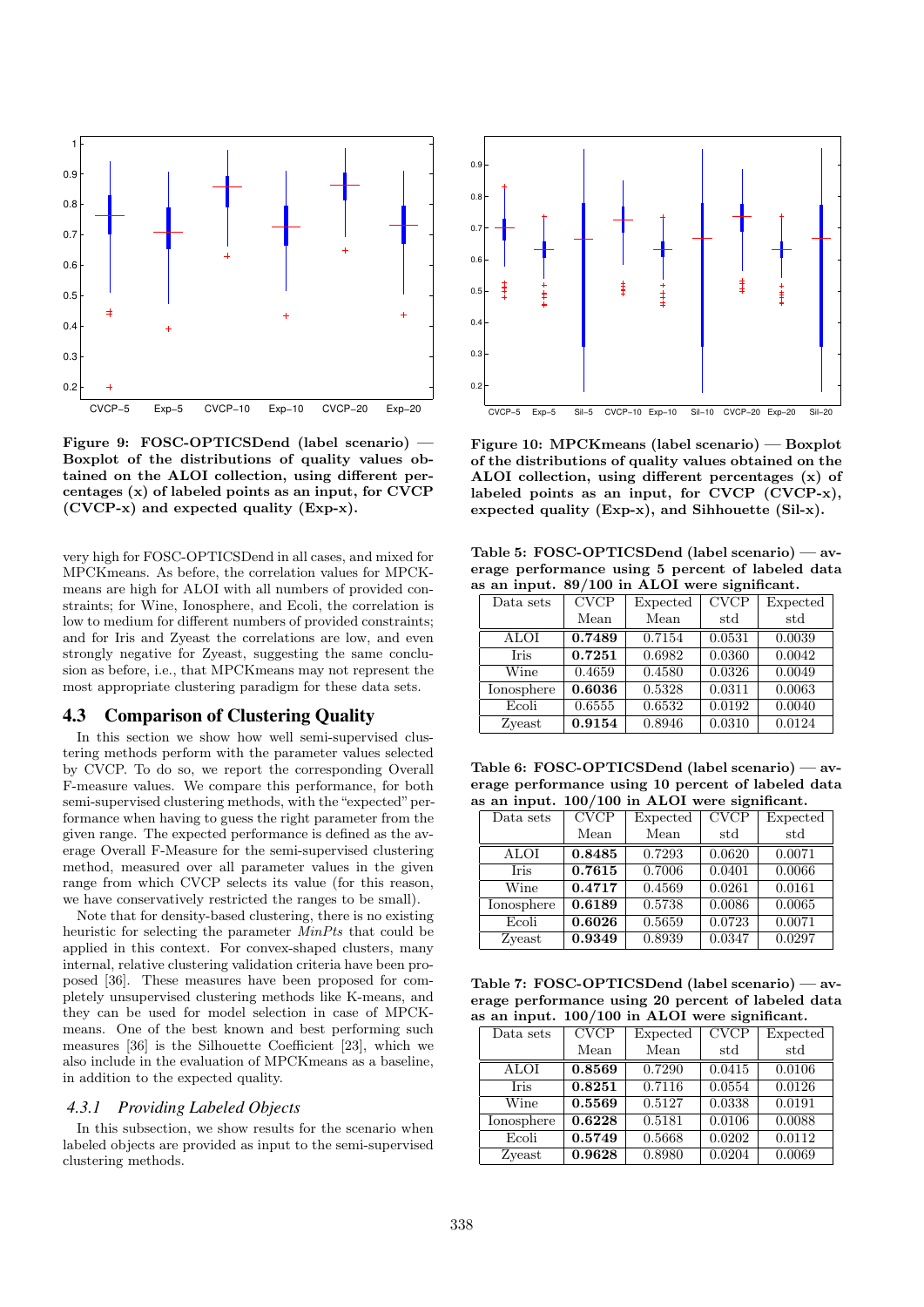Table 8: MPCKmeans (label scenario) — average performance using 5 percent of labeled data as an input. 100/100 in ALOI were significant.

| Data sets   | <b>CVCP</b> | Exp    | Silh   | <b>CVCP</b> | Exp    | Silh   |
|-------------|-------------|--------|--------|-------------|--------|--------|
|             | Mean        | Mean   | Mean   | std         | std    | std    |
| <b>ALOI</b> | 0.7001      | 0.6250 | 0.5875 | 0.0506      | 0.0045 | 0.0105 |
| Iris        | 0.5585      | 0.5649 | 0.4456 | 0.0452      | 0.0055 | 0.0057 |
| Wine        | 0.6523      | 0.6341 | 0.3772 | 0.0416      | 0.0045 | 0.0054 |
| Ionosphere  | 0.6159      | 0.6119 | 0.4602 | 0.0641      | 0.0051 | 0.0039 |
| Ecoli       | 0.4914      | 0.5025 | 0.3783 | 0.0812      | 0.0037 | 0.0046 |
| Zyeast      | 0.5055      | 0.5346 | 0.5352 | 0.0469      | 0.0043 | 0.0072 |

Table 9: MPCKmeans (label scenario) — average performance using 10 percent of labeled data as an input. 100/100 in ALOI were significant.

| Data sets   | <b>CVCP</b> | Exp    | Silh   | CVCP   | Exp    | Silh   |
|-------------|-------------|--------|--------|--------|--------|--------|
|             | Mean        | Mean   | Mean   | std    | std    | std    |
| <b>ALOI</b> | 0.7196      | 0.6253 | 0.5876 | 0.0485 | 0.0077 | 0.0103 |
| <b>Tris</b> | 0.5475      | 0.5645 | 0.4444 | 0.0492 | 0.0083 | 0.0066 |
| Wine        | 0.6392      | 0.6334 | 0.3753 | 0.0425 | 0.0073 | 0.0099 |
| Ionosphere  | 0.6681      | 0.6129 | 0.4601 | 0.0853 | 0.0059 | 0.0054 |
| Ecoli       | 0.4705      | 0.5021 | 0.3785 | 0.0719 | 0.0051 | 0.0063 |
| Zyeast      | 0.4846      | 0.5347 | 0.5387 | 0.0494 | 0.0056 | 0.0087 |

Table 10: MPCKmeans (label scenario) — average performance using 20 percent of labeled data as an input. 100/100 in ALOI were significant.

| Data sets   | <b>CVCP</b> | Exp    | Silh   | <b>CVCP</b> | Exp          | <b>Silh</b> |
|-------------|-------------|--------|--------|-------------|--------------|-------------|
|             | Mean        | Mean   | Mean   | std         | $_{\rm std}$ | std         |
| <b>ALOI</b> | 0.7290      | 0.6271 | 0.5881 | 0.0410      | 0.0131       | 0.0162      |
| <b>Tris</b> | 0.5697      | 0.5676 | 0.4457 | 0.0539      | 0.0132       | 0.0122      |
| Wine        | 0.6397      | 0.6367 | 0.3777 | 0.0278      | 0.0106       | 0.0124      |
| Ionosphere  | 0.6857      | 0.6133 | 0.4605 | 0.0729      | 0.0078       | 0.0079      |
| Ecoli       | 0.4800      | 0.4992 | 0.3798 | 0.0310      | 0.0072       | 0.0093      |
| Zyeast      | 0.5303      | 0.5360 | 0.5383 | 0.0290      | 0.0087       | 0.0143      |

Before reporting the average performance for the different data sets and amounts of labeled objects, we visualize the distributions of the quality values (Overall F-Measure) obtained for the data sets in the ALOI collection, using boxplots.

Figure 9 shows different distributions of quality values for ALOI when using FOSC-OPTICSDend: (1) the quality of FOSC-OPTICSDend when using the value for parameter  $MinPts$  selected by CVCP, for different percentages x of labeled objects as input, denoted as  $CVCP-x$  in the figure; (2) the expected quality of FOSC-OPTICSDend when having to guess the value for the parameter MinPts, denoted analogously as  $Exp-x$  in the figure. One can clearly see that selecting the parameter value MinPts using CVCP gives a much better performance in general than the expected performance when one has to randomly select the parameter value from the given range. This is true for every amount of used labeled objects, but the difference is more pronounced when using larger numbers of labeled objects.

Figure 10 shows similarly the distribution of quality values on ALOI when using MPCKmeans: (1) the quality of MPCK means when using the value for parameter  $k$  selected by CVCP, (2) the expected quality, and (3) the quality obtained when selecting the parameter value for  $k$  that has the best Silhouette Coefficient. Using Silhouette Coefficient leads to better quality than the expected quality, but CVCP

gives even better quality than the Silhouette Coefficient, for all amounts of labeled objects used. For MPCKmeans, we see again the effect that the quality improves when using larger numbers of labeled objects as input. The absolute Fmeasure values are overall at a lower level for MPCKmeans than for FOSC-OPTICSDend.

Tables 5, 6, and 7 report the average performance on all data sets when using FOSC-OPTICSDend, for 5%, 10%, and 20% of labeled objects, respectively. The values shown are the mean and the standard deviation of the performance when selecting  $MinPts$  using CVCP, and the mean and standard deviation of the expected performance (computed over 50 experiments).

Tables 8, 9, and 10 report similarly the average performance on all data sets when using MPCKmeans, for 5%, 10%, and 20% of labeled objects, respectively. For MPCKmeans we show in addition to the mean and standard deviation of the performance when selecting  $k$  using CVCP, and the expected performance, also the performance when selecting k using Silhouette Coefficient.

In all tables, we show the best mean performance for a data set in bold, if the difference to the other mean performance results is statistically significant at the  $\alpha = 0.05$  level, using a paired t-test. For the ALOI data set collection, we did the test for each of the 100 data sets in the collection separately; the number of data sets for which a difference was statistically significant is given in the table captions.

One can observe that for the semi-supervised, densitybased clustering approach FOSC-OPTICSDend, CVCP leads consistently to a much better performance than the expected performance. The difference is statistically significant in almost all cases, except for Wine and Ecoli when only 5% of labeled objects are used as input for FOSC-OPTICSDend. For MPCKmeans, CVCP outperforms expected performance and Silhouette significantly for ALOI, Wind, Ionosphere, and Ecoli when using 10% or 20% of labeled objects. When using 5% of labeled objects, the difference in performance for Iris and Ionosphere are not statistically significant, and for Ecoli the expected performance is slightly better than CVCP, and because of very small variance in fact statistically significant. For Zyeast, Silhouette leads to the best MPCKmeans performance. We observe furthermore, that for all data sets except Wine, the density-based clustering paradigm seems to produce much better clustering results, indicated by much higher Overall F-Measure values. The results also suggest that CVCP outperforms the other methods in cases when the overall clustering quality can be high, indicating that in cases when no good parameter exists that can lead to a good clustering result, the selection of the "best" value by CVCP can not be significantly better than other methods. This is the case for several data set when using MPCKmeans. (Recall also that it has been observed before that class labels may not correspond to a cluster structure that can be found by a particular clustering algorithm/paradigm [14].)

#### *4.3.2 Providing Instance-Level Constraints*

In this subsection, we show results for the scenario when constraints are provided directly as input to the semi-supervised clustering methods.

Again, we show first a boxplot of the distribution of the quality values obtained for the data sets in ALOI.

Figure 11 shows different distributions of quality values on ALOI when using FOSC-OPTICSDend, and Figure 12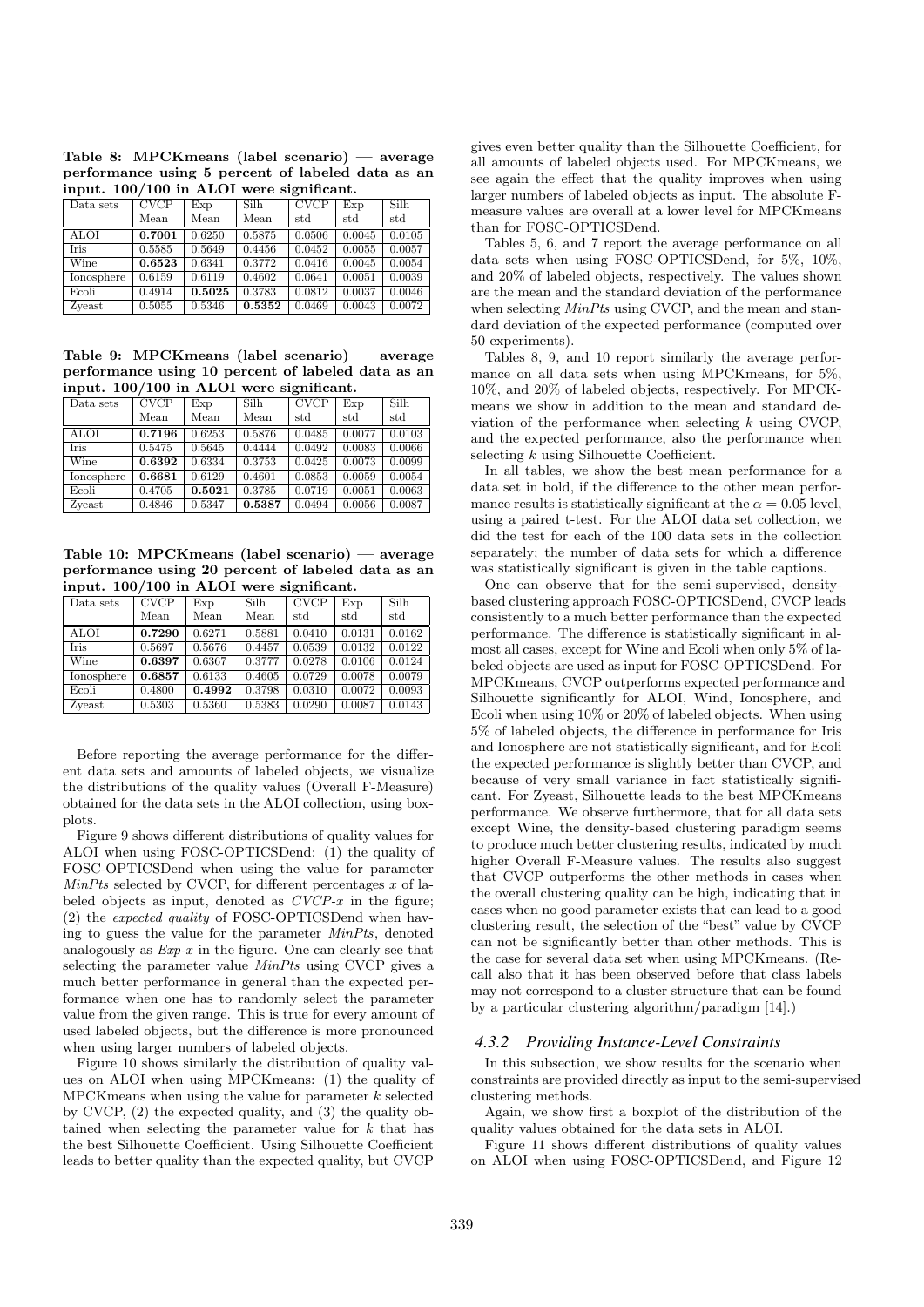

Figure 11: FOSC-OPTICSDend (constraint scenario) — Boxplot of the distributions of quality values obtained on the ALOI collection, using different percentages (x) of constraints from the constraint pool as an input, for CVCP (CVCP-x) and expected quality (Exp-x).



Figure 12: MPCKmeans (constraint scenario) — Boxplot of the distributions of quality values obtained on the ALOI collection, using different percentages (x) of constraints from the constraint pool as input, for CVCP (CVCP-x), expected quality (Exp-x), and Sihhouette (Sil-x).

Table 11: FOSC-OPTICSDend (constraint scenario) — average performance using 10 percent of constraints from the constraint pool as an input. 97/100 in ALOI were significant.

| Data sets   | CVCP   | Expected | <b>CVCP</b> | Expected |
|-------------|--------|----------|-------------|----------|
|             | Mean   | Mean     | std         | std      |
| ALOI        | 0.8205 | 0.7230   | 0.0674      | 0.0115   |
| <b>Iris</b> | 0.8541 | 0.7483   | 0.0489      | 0.0261   |
| Wine        | 0.6139 | 0.5469   | 0.0446      | 0.0333   |
| Ionosphere  | 0.5969 | 0.5003   | 0.0264      | 0.0096   |
| Ecoli       | 0.5977 | 0.5376   | 0.0267      | 0.0270   |
| Zyeast      | 0.9586 | 0.8923   | 0.0301      | 0.0286   |

Table 12: FOSC-OPTICSDend (constraint scenario) — average performance using 20 percent of constraints from the constraint pool as an input. 99/100 in ALOI were significant.

| $- - -$     |        |          |        |          |  |  |  |  |
|-------------|--------|----------|--------|----------|--|--|--|--|
| Data sets   | CVCP   | Expected | CVCP   | Expected |  |  |  |  |
|             | Mean   | Mean     | std    | std      |  |  |  |  |
| ALOI        | 0.8462 | 0.7209   | 0.0547 | 0.0120   |  |  |  |  |
| <b>Tris</b> | 0.8606 | 0.7391   | 0.0446 | 0.0279   |  |  |  |  |
| Wine        | 0.6165 | 0.5529   | 0.0415 | 0.0361   |  |  |  |  |
| Ionosphere  | 0.6116 | 0.5212   | 0.0136 | 0.0054   |  |  |  |  |
| Ecoli       | 0.6443 | 0.5955   | 0.0624 | 0.0492   |  |  |  |  |
| Zyeast      | 0.9705 | 0.8974   | 0.0131 | 0.0033   |  |  |  |  |

Table 13: FOSC-OPTICSDend (constraint scenario) — average performance using 50 percent of constraints from the constraint pool as an input. 99/100 in ALOI were significant.

| Data sets   | CVCP   | Expected | <b>CVCP</b> | Expected |
|-------------|--------|----------|-------------|----------|
|             | Mean   | Mean     | std         | std      |
| ALOI        | 0.8523 | 0.7234   | 0.0445      | 0.0106   |
| <b>Iris</b> | 0.8833 | 0.7502   | 0.0160      | 0.0239   |
| Wine        | 0.5760 | 0.5249   | 0.0604      | 0.0494   |
| Ionosphere  | 0.6088 | 0.5191   | 0.0172      | 0.0045   |
| Ecoli       | 0.6016 | 0.5584   | 0.0318      | 0.0355   |
| Zyeast      | 0.9698 | 0.8981   | 0.0160      | 0.0030   |

Table 14: MPCKmeans (constraint scenario) — average performance using 10 percent of constraints from the constraint pool as an input. 94/100 in ALOI were significant.

| Data sets   | <b>CVCP</b> | Exp    | <b>Silh</b> | <b>CVCP</b>  | Exp    | Silh   |
|-------------|-------------|--------|-------------|--------------|--------|--------|
|             | Mean        | Mean   | Mean        | $_{\rm std}$ | std    | std    |
| <b>ALOI</b> | 0.7267      | 0.6286 | 0.5967      | 0.0630       | 0.0050 | 0.0061 |
| <b>Tris</b> | 0.5918      | 0.5676 | 0.4445      | 0.0706       | 0.0065 | 0.0054 |
| Wine        | 0.6357      | 0.6444 | 0.3808      | 0.0376       | 0.0037 | 0.0037 |
| Ionosphere  | 0.6955      | 0.6095 | 0.4618      | 0.0467       | 0.0028 | 0.0020 |
| Ecoli       | 0.4854      | 0.5059 | 0.3796      | 0.1021       | 0.0027 | 0.0043 |
| Zveast      | 0.5214      | 0.5257 | 0.5377      | 0.0375       | 0.0026 | 0.0051 |

shows different distributions of quality values on ALOI when using MPCK means, for different percentages  $x$  of used constraints. As before, we show the performance of CVCP as well as the expected performance, and for MPCKmeans the performance when selecting k via Silhouette Coefficient.

The results are very similar to the results obtained in the scenario when labeled objects are provided, leading to the same conclusions for the ALOI data collection: using CVCP to select MinPts for FOSC-OPTICSDend gives much better performance than the expected performance, and using CVCP to select  $k$  for MPCK means give much better than both the expected performance and the performance using Silhouette Coefficient. And, again, we can observe that the results improve when using larger numbers of constraints as input (more so for FOSC-OPTICSDend than for MPCKmeans), and that the absolute F-measure values are overall at a lower level for MPCKmeans.

Tables 11, 12, and 13 report the average performance on all data sets when using FOSC-OPTICSDend, for 10%, 20%, and 50% of constraints selected from the constraint pool.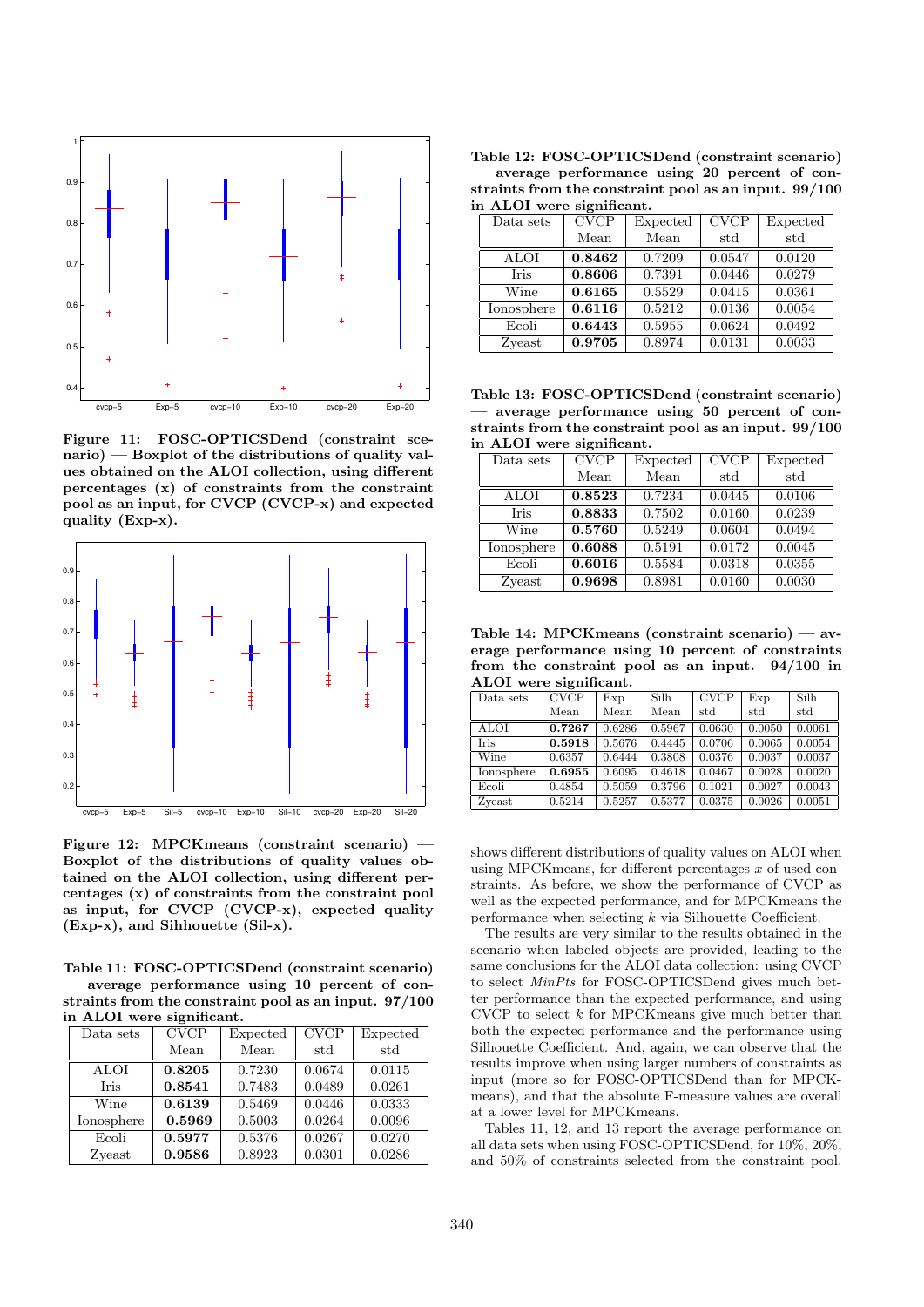Table 15: MPCKmeans (constraint scenario) — average performance using 20 percent of constraints from the constraint pool as an input. 96/100 in ALOI were significant.

| Data sets   | CVCP   | Exp    | Silh   | CVCP   | Exp    | SiIh   |
|-------------|--------|--------|--------|--------|--------|--------|
|             | Mean   | Mean   | Mean   | std    | std    | std    |
| ALOI        | 0.7295 | 0.6202 | 0.5815 | 0.0491 | 0.0052 | 0.0060 |
| <b>Iris</b> | 0.5991 | 0.5644 | 0.4442 | 0.0072 | 0.0056 | 0.0049 |
| Wine        | 0.6395 | 0.6452 | 0.3768 | 0.0052 | 0.0027 | 0.0034 |
| Ionosphere  | 0.7082 | 0.6088 | 0.4594 | 0.0228 | 0.0030 | 0.0027 |
| Ecoli       | 0.5151 | 0.5079 | 0.3835 | 0.0993 | 0.0031 | 0.0044 |
| Zyeast      | 0.5233 | 0.5210 | 0.5351 | 0.0330 | 0.0030 | 0.0048 |

Table 16: MPCKmeans (constraint scenario) — average performance using 50 percent of constraints from the constraint pool as an input. 97/100 in ALOI were significant.

| Data sets   | CVCP   | Exp    | Silh   | CVCP   | Exp    | Silh   |
|-------------|--------|--------|--------|--------|--------|--------|
|             | Mean   | Mean   | Mean   | std    | std    | std    |
| <b>ALOI</b> | 0.7319 | 0.6197 | 0.5807 | 0.0394 | 0.0050 | 0.0059 |
| <b>Iris</b> | 0.6008 | 0.5657 | 0.4454 | 0.0069 | 0.0055 | 0.0046 |
| Wine        | 0.6389 | 0.6407 | 0.3762 | 0.0061 | 0.0035 | 0.0046 |
| Ionosphere  | 0.6115 | 0.6076 | 0.4619 | 0.0403 | 0.0027 | 0.0026 |
| Ecoli       | 0.4997 | 0.5045 | 0.3789 | 0.0928 | 0.0035 | 0.0040 |
| Zyeast      | 0.5257 | 0.5251 | 0.5409 | 0.0446 | 0.0028 | 0.0051 |

Again, the values shown are the mean and the standard deviation of the performance when selecting  $MinPts$  using CVCP, and the mean and standard deviation of the expected performance (over 50 experiments).

Tables 14, 15, and 16 report similarly the average performance on all data sets for MPCKmeans, including the performance when selecting  $k$  using Silhouette Coefficient.

The results for the constraint scenario are very similar to those for the label scenario, giving the same overall picture that CVCP is very effective in selecting a good parameter value for semi-supervised clustering methods. The performance is, in general (except for some MPCKmeans results), significantly improved compared to the expected performance and compared to using Silhouette (for MPCKmeans).

## 5. CONCLUSION

We have proposed a model selection method, CVCP, for semi-supervised clustering, based on a sound cross-validation procedure that uses given input constraints within the semisupervised clustering algorithm (either explicitly or implicitly as as set of labeled objects). The method automatically finds the most appropriate clustering parameter values (e.g., number of clusters, density-parameters), which are normally determined manually. The method is described in detail, and an extensive experimental evaluation has confirmed the effectiveness of the proposed method.

Future work will include the study of CVCP in combination with other semi-supervised clustering methods, and an investigation of how our approach could be extended to compare and select alternative clustering methods.

Acknowledgements. This project was partially funded by NSERC (Canada), FAPESP (Brazil), and CNPq (Brazil).

## 6. REFERENCES

- [1] E. Achtert, S. Goldhofer, H.-P. Kriegel, E. Schubert, and A. Zimek. Evaluation of clusterings – metrics and visual support. In Proceedings of the 28th International Conference on Data Engineering (ICDE), Washington, DC, pages 1285–1288, 2012.
- [2] M. R. Anderberg. Cluster Analysis for Applications. Academic Press, 1973.
- [3] K. Bache and M. Lichman. UCI machine learning repository, 2013.
- [4] S. Basu, A. Banerjee, and R. J. Mooney. Active semi-supervision for pairwise constrained clustering. In Proceedings of the 4th SIAM International Conference on Data Mining (SDM), Lake Buena Vista, FL, 2004.
- [5] S. Basu, M. Bilenko, and R. J. Mooney. A probabilistic framework for semi-supervised clustering. In Proceedings of the 10th ACM International Conference on Knowledge Discovery and Data Mining (SIGKDD), Seattle, WA, pages 59–68, 2004.
- [6] S. Basu, I. Davidson, and K. Wagstaff, editors. Constraint Clustering: Advances in Algorithms, Applications and Theory. CRC Press, Boca Raton, London, New York, 2008.
- [7] P. Berkhin. A survey of clustering data mining techniques. In J. Kogan, C. Nicholas, and M. Teboulle, editors, Grouping Multidimensional Data: Recent Advances in Clustering. Springer, 2006.
- [8] M. Bilenko, S. Basu, and R. J. Mooney. Integrating constraints and metric learning in semi-supervised clustering. In Proceedings of the 21st International Conference on Machine Learning (ICML), Banff, AB, Canada, 2004.
- [9] C. Böhm and C. Plant. HISSCLU: a hierarchical density-based method for semi-supervised clustering. In Proceedings of the 11th International Conference on Extending Database Technology (EDBT), Nantes, France, pages 440–451, 2008.
- [10] R. J. G. B. Campello, D. Moulavi, A. Zimek, and J. Sander. A framework for semi-supervised and unsupervised optimal extraction of clusters from hierarchies. Data Mining and Knowledge Discovery, 27(3):344–371, 2013.
- [11] I. Davidson and S. S. Ravi. The complexity of non-hierarchical clustering with instance and cluster level constraints. Data Mining and Knowledge Discovery, 14(1):25–61, 2007.
- [12] I. Davidson, K. L. Wagstaff, and S. Basu. Measuring constraint-set utility for partitional clustering algorithms. In Proceedings of the 10th European Conference on Principles and Practice of Knowledge Discovery in Databases (PKDD), Berlin, Germany, pages 115–126, 2006.
- [13] B. S. Everitt, S. Landau, and M. Leese. Cluster Analysis. Arnold, 4th edition, 2001.
- [14] I. Färber, S. Günnemann, H.-P. Kriegel, P. Kröger, E. Müller, E. Schubert, T. Seidl, and A. Zimek. On using class-labels in evaluation of clusterings. In MultiClust: 1st International Workshop on Discovering, Summarizing and Using Multiple Clusterings Held in Conjunction with KDD 2010, Washington, DC, 2010.
- [15] J. M. Geusebroek, G. J. Burghouts, and A. W. M.